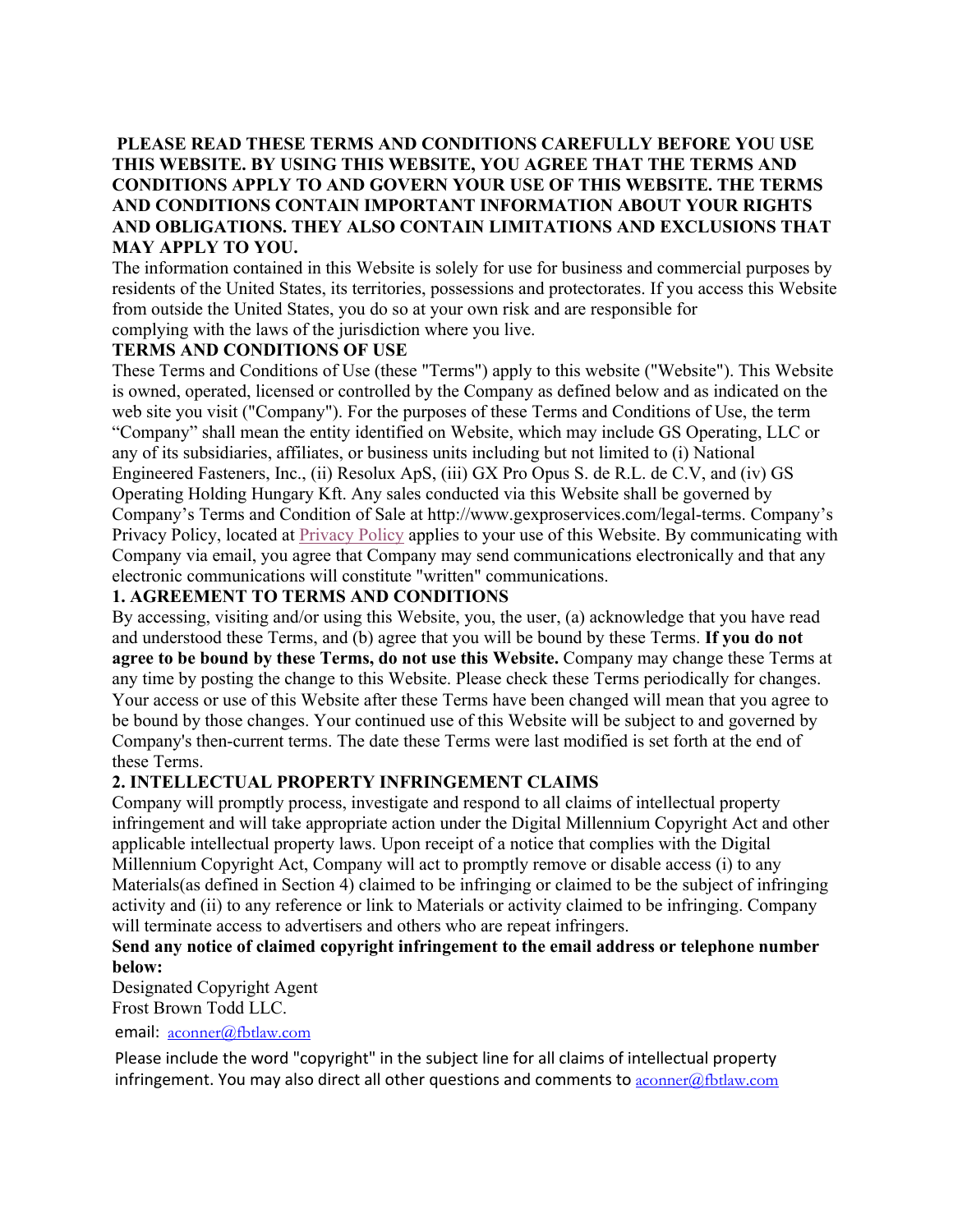#### **3. SECURITY RULES**

You are responsible for protecting the confidentiality of your account number, user name, and all passwords, and you agree to be responsible for all activities that occur under your account or password. You agree not to violate or attempt to violate the security of this Website, including without limitation, by (a) accessing data that is not intended for your use; (b) logging on to a server or account that you are not authorized to access; (c) probing, scanning or testing the vulnerability of any system or network related in any way to this Website without proper authorization; (d) breaching security or authentication measures without proper authorization; (e) interfering with service to any host, network, other user, including without limitation, sending unsolicited email, flooding, spamming, mailbombing, or crashing; (f) sending promotions and/or advertising products and/or services; or (g) attempting to do any of the preceding. You agree not to use a false email address, or otherwise attempt to mislead Company or any other person about the origin of any transmission.

## **4. RESTRICTION ON USE OF MATERIALS**

The materials that are included in or displayed on this Website, including without limitation images, illustrations, designs, catalog pages, documents, icons, photographs, video clips, text, logos, the HTML code for this Website, and other materials (collectively, the "Materials") include both registered and unregistered copyrights, trademarks, service marks, trade dress and/or other intellectual property owned or licensed by Company. Without Company's prior written permission, you may not (a) use the Materials on any Third Party Website (as defined in Section 9), in any advertising or publicity, or in any other way; (b) modify any of the Materials for any purpose; or (c) copy, reproduce, republish, upload, post, transmit or distribute any of the Materials in any way, *except* that you may download one copy of the Materials on any single computer for your personal, non-commercial use, provided you keep intact all copyright and other proprietary notices.

#### **5. TRADEMARKS AND SERVICE MARKS**

By accessing this Website, you expressly acknowledge and agree that Company is the owner of the rights attached to the trademarks, corporate names, commercial names, signage and other intellectual property rights relating to and/or referenced on this Website. The absence of any reference relative to other trademarks, corporate names, commercial names or signage, whether they are registered or not, and which may be attached to certain terms or signs used on this Website does not imply, in any way whatsoever, that these trademarks, corporate names, commercial names, signage, terms or signs do not benefit from protection.

All other marks that appear throughout this Website belong to Company or to others and are protected by United States and international trademark and copyright laws. Any use of any marks appearing in this Website without the express written permission of Company is strictly prohibited. No right to use any intellectual property rights is granted herein.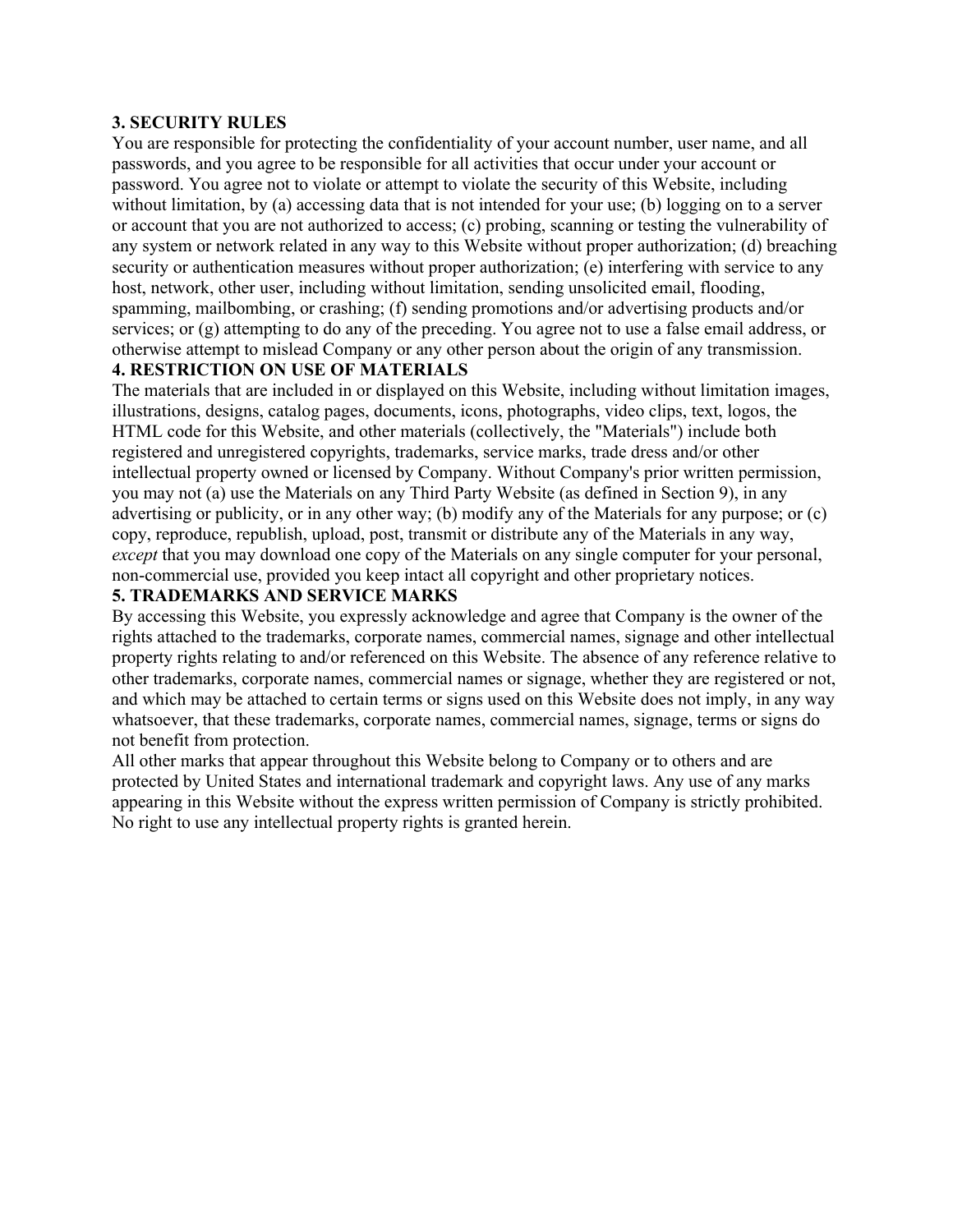#### **6. ONLINE LIVE CHAT**

"Live Chat" means an online chat function located on this Website (if applicable) in which visitors to this Website transmit requests and other information to representatives of Company. By using the Live Chat, you agree that you will comply with the rules, representations and warranties regarding transmission set forth in Section 11 below. Visitors to the Live Chat will be solely responsible for the content of their messages.

#### **7. NATURE OF INFORMATION**

The information and other Materials contained on this Website has been collected and/or prepared by Company as a service to its visitors. **While Company has used reasonable efforts to verify that the information and other Materials on this Website are useful to its visitors, Company does not warrant or guarantee its accuracy or timeliness.** Through this Website, Company offers its visitors the opportunity to learn about, and register for, training classes offered by Company. While Company will use its best efforts to provide the education, consulting and/or coaching described in the description of each class, Company cannot guarantee any particular outcomes. The information provided in each class is for general purposes only and may not be appropriate for all situations.

# **8. GENERAL DISCLAIMER OF WARRANTIES**

All information and other Materials included in any page of this Website are provided "**AS IS**" and without warranties of any kind, either express or implied. To the maximum extent permitted by applicable law, **COMPANY DISCLAIMS ALL WARRANTIES, EXPRESS AND IMPLIED, INCLUDING WITHOUT LIMITATION THE IMPLIED WARRANTIES OF MERCHANTABILITY, FITNESS FOR A PARTICULAR PURPOSE, COURSE OF DEALING, COURSE OF PERFORMANCE, TITLE AND NONINFRINGEMENT**. **COMPANY DOES NOT WARRANT THAT USE OF THIS WEBSITE WILL BE UNINTERRUPTED OR ERROR FREE, THAT DEFECTS WILL BE CORRECTED OR THAT THIS WEBSITE, ANY MATERIALS OR ANY SERVER(S) USED BY COMPANY ARE FREE FROM VIRUSES OR OTHER HARMFUL COMPONENTS. COMPANY DOES NOT MAKE ANY REPRESENTATIONS REGARDING THE USE, VALIDITY, CORRECTNESS, ACCURACY, RELIABILITY OR TRUTHFULNESS OF THIS WEBSITE, ANY MATERIALS OR ANY SITES LINKED TO OR FROM THIS WEBSITE. 9. LINKING DISCLAIMERS AND WARNING** 

Company sells products manufactured by, and offers services provided by, third parties and other persons who provide goods and/or services, and this Website may include links to websites owned and operated by others ("Third Party Websites"). The Third Party Websites are generally created and owned by other parties and are the responsibility of those persons and not of Company. Consequently, **Company cannot and does not represent or warrant the validity, correctness, accuracy, reliability or truthfulness of any Third Party Websites and does not warrant that Third Party Websites will be available through the links provided**. Although Company may periodically attempt to verify the accuracy of Third Party Websites, **neither Company nor any of the Company Affiliates will be liable for any inaccuracies, inclusions, exclusions, omissions, typographical errors or other inaccuracies of any information included in the Third Party Websites.** Just as when you purchase a product or service from persons listed in your telephone directory, you should exercise appropriate discretion, good judgment and caution in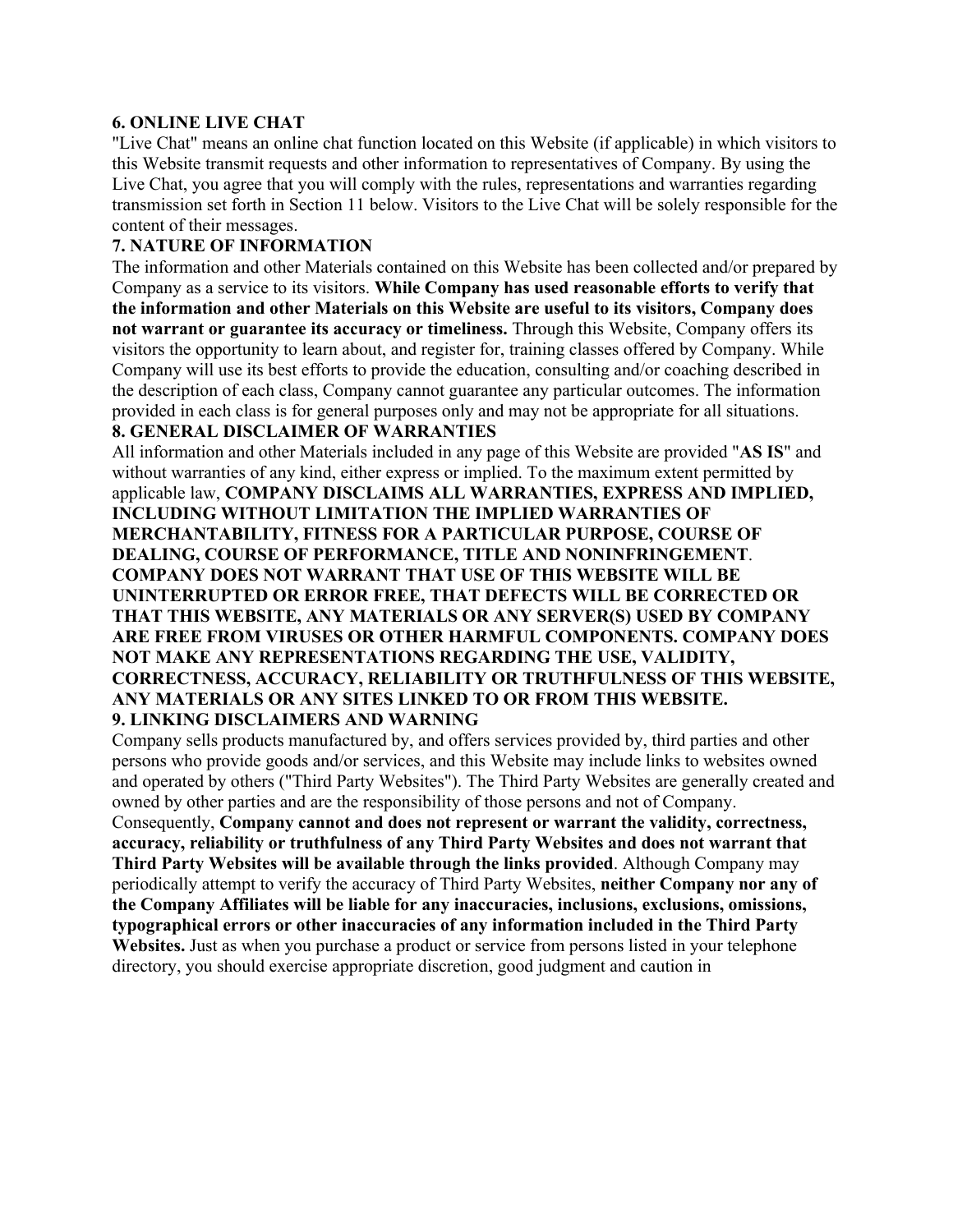relying on information in any directories and ads included in this Website and in any Third Party Websites. You bear all risk associated with the information in this Website, including all Third Party Websites, and your use of any such information is subject in all respects to these Terms. Company reserves the right to terminate any links to other sites without notice.

#### **10. DOWNLOADS**

You may request and receive from Company information created by Company or by a third party, in the form of an email attachment or electronic download. Company provides this information and other Materials as a service to its customers and is not responsible or liable for how that information interacts with your computer or software programs. Receipt of information from Company by email or electronic download constitutes a "use" of this Website for purposes of Section 11 below.

# **11. LIMITATION OF LIABILITY**

**UNDER NO CIRCUMSTANCES, INCLUDING WITHOUT LIMITATION NEGLIGENCE, WILL COMPANY BE LIABLE FOR ANY INDIRECT, SPECIAL, INCIDENTAL OR CONSEQUENTIAL DAMAGES, INCLUDING WITHOUT LIMITATION LOSS OF USE, LOSS OF DATA OR LOST PROFITS, ARISING OUT OF THE USE OR INABILITY TO USE THIS WEBSITE OR THE MATERIALS, EVEN IF COMPANY OR A COMPANY AFFILIATE (AS DEFINED IN SECTION 18) HAS BEEN ADVISED OF THE POSSIBILITY OF SUCH DAMAGES. IF YOUR USE OF THIS WEBSITE OR THE MATERIALS RESULTS IN THE NEED FOR SERVICE, REPAIR OR CORRECTION OF EQUIPMENT, SOFTWARE OR DATA, YOU ASSUME ALL COST RELATED TO THAT SERVICE, REPAIR AND CORRECTION. IN ADDITION, BY ACCESSING OR USING THIS WEBSITE, YOU AGREE THAT COMPANY'S MAXIMUM AGGREGATE LIABILITY TO YOU FOR ALL CLAIMS ARISING FROM ACCESSING OR USING THIS WEBSITE OR ANY MATERIALS IS LIMITED TO THE GREATER OF (A) THE AMOUNT YOU PAID FOR THE COURSE OR PRODUCT GIVING RISE TO THE CLAIM; AND (B) \$50. 12. TRANSMISSIONS** 

Company will treat all messages, materials, information or ideas (the "Transmission") you transmit to this Website, including without limitation on any Live Chat, by any means, as non-confidential and non-proprietary, and Company may use or disclose those Transmissions for any purpose, including without limitation developing, manufacturing and marketing goods and/or services. However, Company will handle all personal information provided to Company in the manner provided in Company's [Privacy Policy.](https://gexproservices.com/wp-content/uploads/gexproservices-privacypolicy-rev2_0.pdf) By sending any Transmission to this Website, you agree that (a) the Transmission does not (i) violate any law, regulation or third party right; (ii) contain any nudity, pornographic or other adult materials; (iii) contain any obscenities or materials that libels, slanders or defames any person, facility or product; (iv) invade the privacy of any person, infringe the proprietary rights of any person, constitute an unfair or improper trade practice or other wrongful business conduct; (v) contain any instructions or discussions about illegal activities; (vi) encourage or promote any illegal activity or racism; (v) promote or utilize software or services designed to deliver unsolicited e-mail or to circumvent protective technologies in violation of law; or (b) you will not impersonate another person. By sending any Transmission to this Website or to us, you automatically grant (or warrant that the owner of such rights has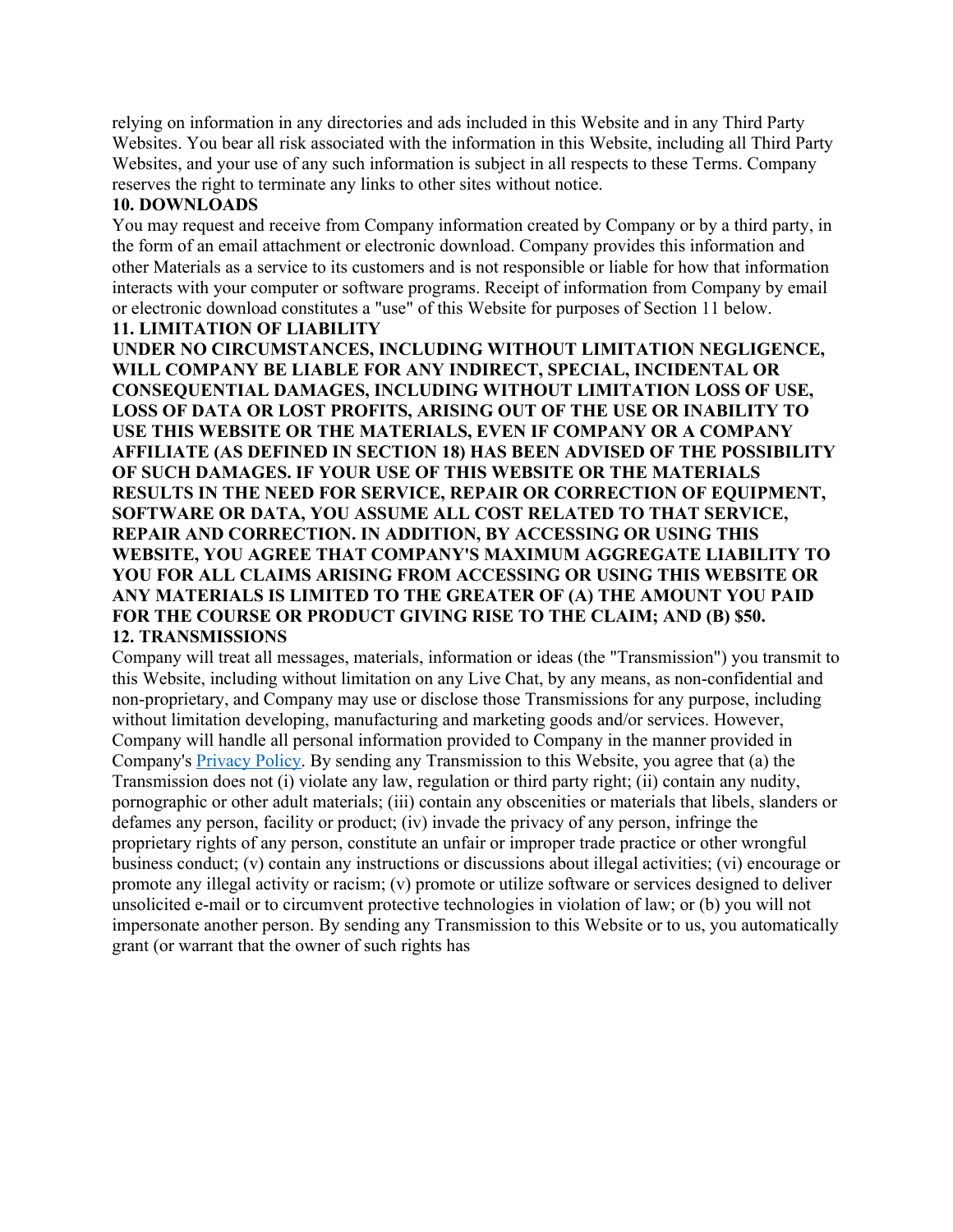expressly granted) to us a perpetual, royalty-free, irrevocable, non-exclusive right and license to use, reproduce, modify, adapt, publish, translate, create derivative works from and distribute such materials or incorporate such materials into any form, medium or technology now known or later developed. In addition, you warrant that all "moral rights" in those Transmissions have been waived.

# **13. NO LICENSE**

Except as expressly provided otherwise in these Terms, nothing in this Website, including these Terms, grants, by implication, estoppel or otherwise, any license or right to use any Materials without the prior written permission of the owner of the Materials.

# **14. TAXES**

Unless you provide Company with a valid and correct tax exemption certificate applicable to any goods or services provided by Company or through this Website, you, the user, will be responsible for all sales and other taxes associated with those goods and/or services, however designated, except for taxes on Company's net income.

# **15. UNITED STATES GOVERNMENT RESTRICTED RIGHTS**

The Materials on this Website are provided with "RESTRICTED RIGHTS." Use, duplication, or disclosure of any Materials by the United States Government is subject to restrictions as provided in applicable law and regulations. Use of any Materials by the United States Government constitutes its acknowledgment of Company's proprietary rights in them.

# **16. PRIVACY**

It is Company's policy to respect the privacy of all visitors to this Website. For more information about Company's Privacy Policy, please refer to our Privacy Policy.

## **17. GOVERNING LAW**

These Terms and all claims, disputes and controversies that may arise in connection with these Terms and this Website will be governed by the internal laws of the State of Texas without regard to its choice of law rules. In no event will these Terms or any claims, disputes or controversies in connection with these Terms or this Website be governed by any international treaty or convention, including without limitation, the Convention for the International Sale of Goods.

## **18. ARBITRATION**

Any claim, dispute or controversy (whether in contract, tort or otherwise, whether statutory, common law or equitable and whether pre-existing, present or future) against Company, its agents, employees, affiliates, successors and assigns (collectively, the "Company Affiliates"), relating to these Terms and/or this Website will be resolved by binding arbitration administered by the American Arbitration Association under its Commercial Arbitration Rules. Any arbitration will be conducted before a single neutral arbitrator and will be limited solely to the dispute between you, the user, and Company. The arbitration will be conducted in Dallas, Texas, or by telephone or online. Any award of the arbitrator will be final and binding on each of the parties and may be entered as a judgment in any court of competent jurisdiction.